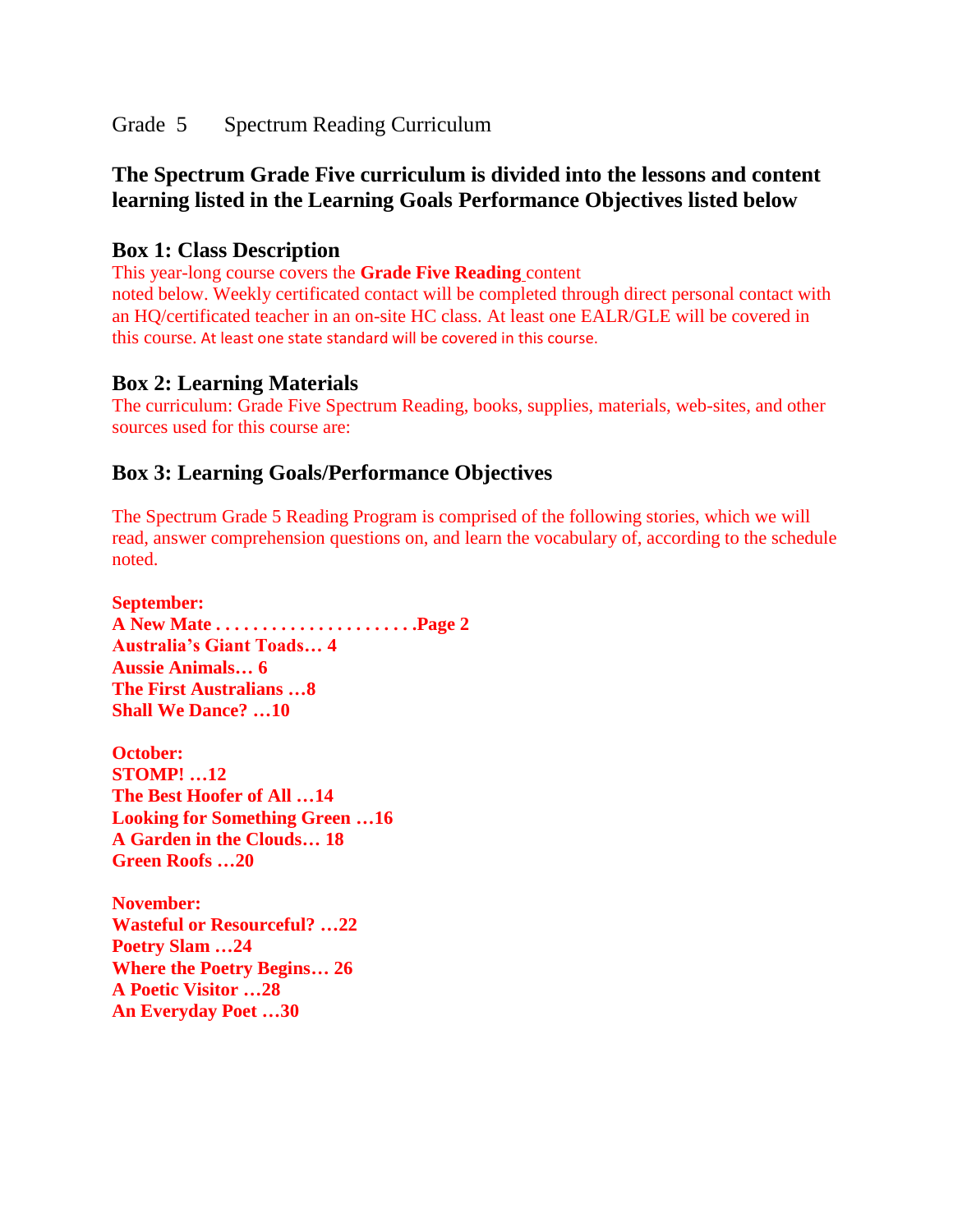**December: Can You Spell N--**‐**E--**‐**R--**‐**V--**‐**O--**‐**U--**‐**S?... 32 Spelling Their Way to Success …34 Cooking Up a Tasty Cinco de Mayo …36 Now You're Cooking!... 38 A Big Victory for a Small Army …40**

**January: A Fitness Challenge …42 Muscles in the Wild …44 The Art of the Elephants… 46 Jack the Dripper …48 Art School …50**

**February: The Petite Picasso …52 Planet of Dreams …54 The Ringed Planet …56 Kitt Peak National Observatory …58 Anchors Aweigh! …60**

**March: Traveling with Only the Wind and a Sail … 62 Sailing Toward Victory… 64 Bee Safe …66 Busy, Busy Bees …68 Planet Rock …70**

**April: Rock On! …72 Forehead in the Sky …74 On the Road to the Presidency …76 All Tied Up. …78 The Race for President …80**

**May: Treasure Hunt …82 The Search for Undersea Treasure …84 The Wreckage of the Belle …86 La Salle …88 Behind the Scenes at the Zoo …90**